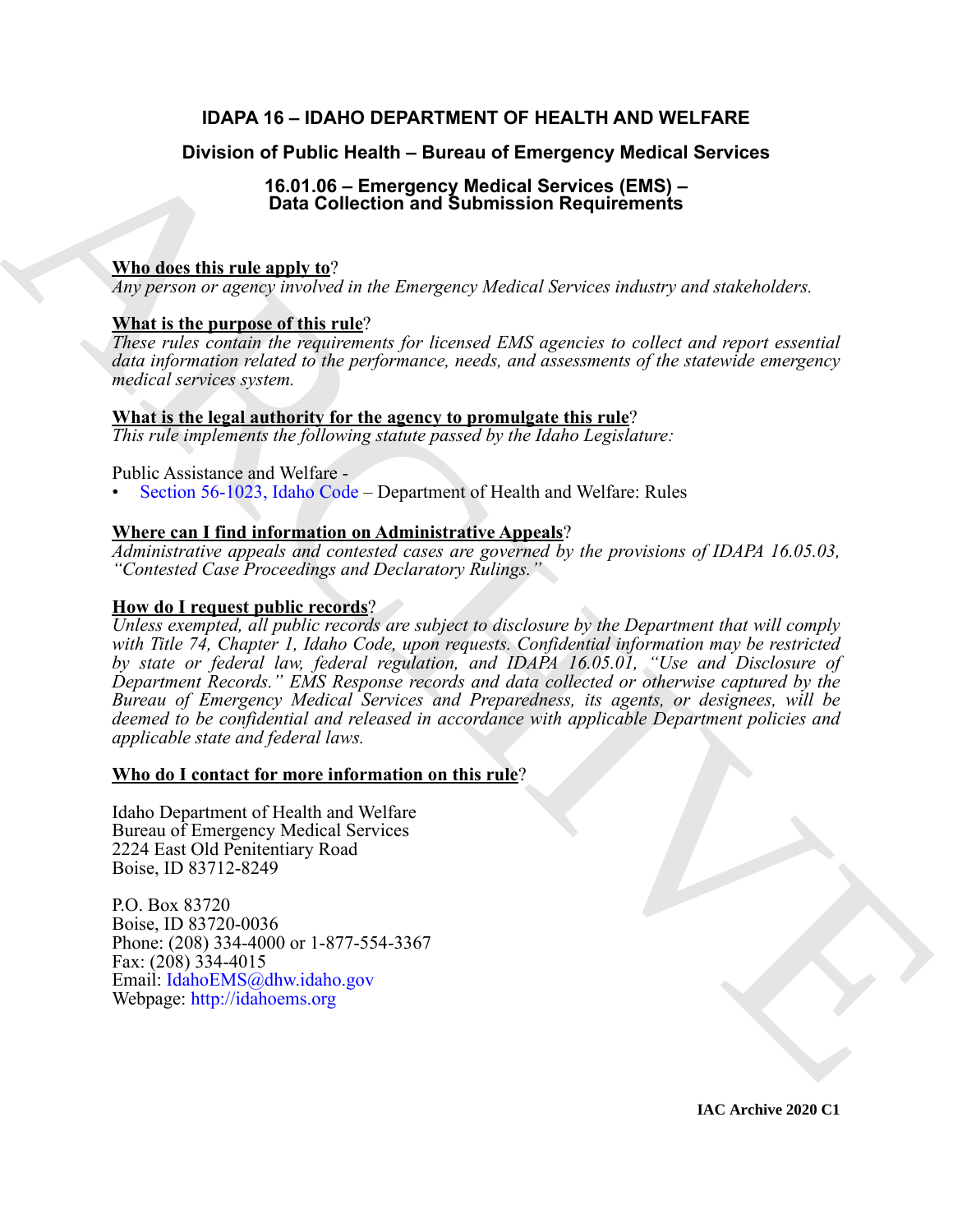# **Table of Contents**

# 16.01.06 – Emergency Medical Services (EMS) –<br>Data Collection and Submission Requirements

| 075. Investigation Of Complaints For EMS Data Collection Or  |  |
|--------------------------------------------------------------|--|
|                                                              |  |
|                                                              |  |
|                                                              |  |
| 100. Each EMS Agency Must Comply With The Following Records, |  |
|                                                              |  |
|                                                              |  |
|                                                              |  |
|                                                              |  |
|                                                              |  |
|                                                              |  |
|                                                              |  |
|                                                              |  |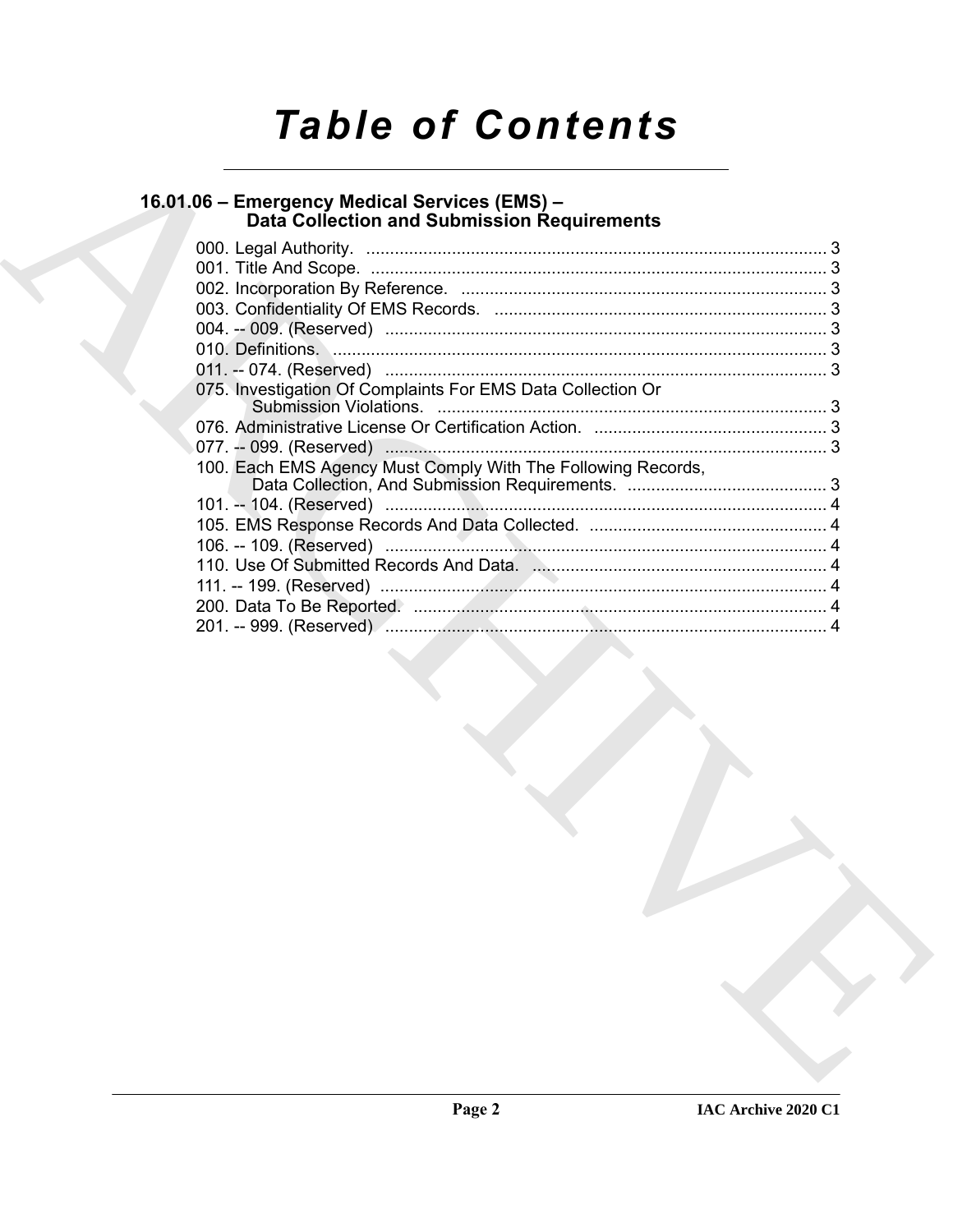#### **16.01.06 – EMERGENCY MEDICAL SERVICES (EMS) – DATA COLLECTION AND SUBMISSION REQUIREMENTS**

#### <span id="page-2-21"></span><span id="page-2-1"></span><span id="page-2-0"></span>**000. LEGAL AUTHORITY.**

The Idaho Board of Health and Welfare is authorized under Section 56-1023, Idaho Code, to adopt rules and standards concerning the administration of the Idaho Emergency Medical Services Act, Sections 56-1011 through 56- 1023, Idaho Code. The Director is authorized under Section 56-1003, Idaho Code, to supervise and administer an emergency medical services program. (7-1-17)

#### <span id="page-2-22"></span><span id="page-2-2"></span>**001. TITLE AND SCOPE.**

**01. Title**. These rules are titled IDAPA 16.01.06, "Emergency Medical Services (EMS) – Data Collection and Submission Requirements." (7-1-17)

**02. Scope**. These rules contain the requirements for licensed EMS agencies to collect and report essential data information related to the performance, needs, and assessments of the statewide emergency medical services system. (7-1-17)

#### <span id="page-2-19"></span><span id="page-2-3"></span>**002. INCORPORATION BY REFERENCE.**

The EMS Data Collection Standards Manual, Edition 2017-1, is incorporated by reference in this chapter of rules. Copies of the manual may be obtained online at http://www.idahoems.org/ or from the Bureau of Emergency Medical Services and Preparedness located at 2224 East Old Penitentiary Road, Boise, ID 83712-8249. (7-1-17)

#### <span id="page-2-13"></span><span id="page-2-4"></span>**003. CONFIDENTIALITY OF EMS RECORDS.**

EMS Response records and data collected or otherwise captured by the Bureau of Emergency Medical Services and Preparedness, its agents, or designees, will be deemed to be confidential and released in accordance with applicable Department policies and applicable state and federal laws. (3-20-20)

#### <span id="page-2-5"></span>**004. -- 009. (RESERVED)**

#### <span id="page-2-14"></span><span id="page-2-6"></span>**010. DEFINITIONS.**

<span id="page-2-15"></span>**01. EMS Definitions**. For the purposes of this chapter, the definitions in IDAPA 16.01.02, "Emergency Medical Services (EMS) - Rule Definitions," apply. (7-1-17)

<span id="page-2-16"></span>**02. NEMSIS Data Dictionary**. For the purposes of this chapter, definitions in the NEMSIS Data Dictionary apply. The NEMSIS website is at http://www.nemsis.org. (7-1-17)

#### <span id="page-2-7"></span>**011. -- 074. (RESERVED)**

#### <span id="page-2-20"></span><span id="page-2-8"></span>**075. INVESTIGATION OF COMPLAINTS FOR EMS DATA COLLECTION OR SUBMISSION VIOLATIONS.**

Investigation of complaints and disciplinary actions for EMS data collection and submission requirement violations are provided under IDAPA 16.01.12, "Emergency Medical Services (EMS) - Complaints, Investigations, and Disciplinary Actions." (7-1-17)

#### <span id="page-2-12"></span><span id="page-2-9"></span>**076. ADMINISTRATIVE LICENSE OR CERTIFICATION ACTION.**

600. La Different March IV (1986) The state state state and resident state and contains the state of the contains of the state of the state of the state of the state of the state of the state of the state of the state of Any license or certification may be suspended, revoked, denied, or retained with conditions for noncompliance with any standard or rule. Administrative license or certification actions, including fines, imposed by the EMS Bureau for any action, conduct, or failure to act that is inconsistent with professionalism, or standards, or both, are provided under Sections 56-1011 through 56-1023, Idaho Code, and IDAPA 16.01.12, "Emergency Medical Services (EMS) - Complaints, Investigations, and Disciplinary Actions." (3-20-20) Complaints, Investigations, and Disciplinary Actions."

#### <span id="page-2-10"></span>**077. -- 099. (RESERVED)**

#### <span id="page-2-17"></span><span id="page-2-11"></span>**100. EACH EMS AGENCY MUST COMPLY WITH THE FOLLOWING RECORDS, DATA COLLECTION, AND SUBMISSION REQUIREMENTS.**

Each licensed EMS agency must collect and submit EMS response records to the EMS Bureau using the Idaho Prehospital Electronic Record Collections System known as PERCS. (7-1-17)

<span id="page-2-18"></span>**01. Records to be Maintained**. Each licensed EMS agency must maintain a record that includes a Patient Care Report completed for each EMS Response. (7-1-17)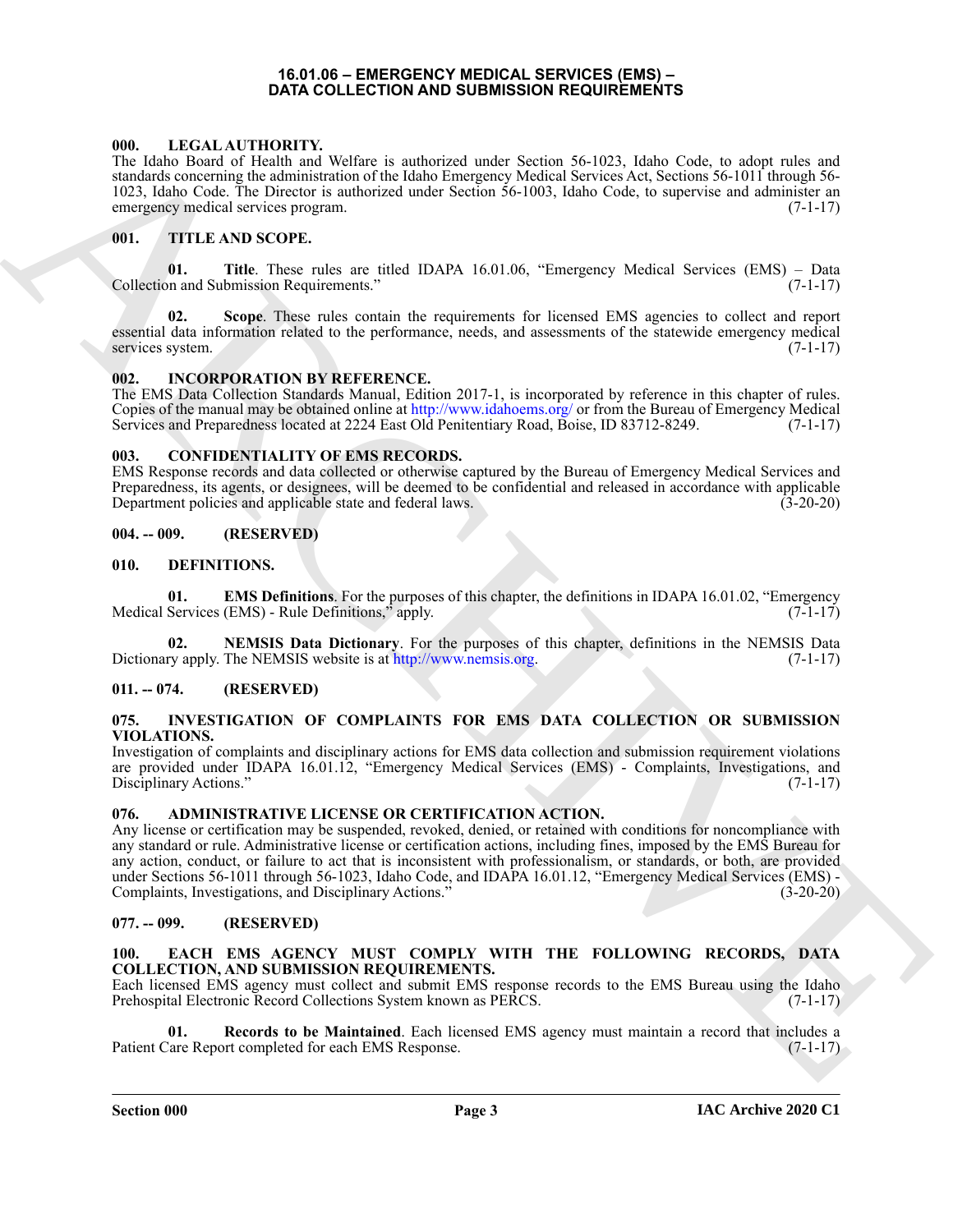<span id="page-3-8"></span>**02. Records to be Submitted**. Each licensed EMS Agency must ensure that an accurate and complete electronic Patient Care Report (ePCR) is submitted to the EMS Bureau using approved and validated software in a format determined by the Department. (7-1-17)

<span id="page-3-9"></span>**03. Time Frame for Submitting Records**. Each licensed EMS agency must submit each month's data to the Department by the 15th of the following month in a format determined by the Department. (7-1-17)

#### <span id="page-3-0"></span>**101. -- 104. (RESERVED)**

#### <span id="page-3-10"></span><span id="page-3-1"></span>**105. EMS RESPONSE RECORDS AND DATA COLLECTED.**

EMS response records and data collected from licensed EMS agencies or otherwise captured by the EMS Bureau, its agents, or designees, are deemed to be confidential and can only be released in accordance with applicable Department policies, state and federal laws, and this chapter of rules.  $(7-1-17)$ Department policies, state and federal laws, and this chapter of rules.

#### <span id="page-3-2"></span>**106. -- 109. (RESERVED)**

#### <span id="page-3-11"></span><span id="page-3-3"></span>**110. USE OF SUBMITTED RECORDS AND DATA.**

Records and data submitted to the Department, may be used by Department staff and staff or other designated agencies in the performance of its regulatory duties. (7-1-17)

<span id="page-3-12"></span>**01. Data Reports**. Data may be compiled into reports by a licensed emergency medical service agency respective agency's collected records. (7-1-17) from the respective agency's collected records.

<span id="page-3-13"></span>**02. Patient Care Reports**. Aggregate patient care report data may be released to the public in a format reasonably calculated to not disclose the identity of the individual patient. (7-1-17)

#### <span id="page-3-4"></span>**111. -- 199. (RESERVED)**

#### <span id="page-3-7"></span><span id="page-3-5"></span>**200. DATA TO BE REPORTED.**

**Equation of Nearly in any Voltage Contract CEO and Concerned Contract Contract CEO and CEO and CEO and CEO and CEO and CEO and CEO and CEO and CEO and CEO and CEO and CEO and CEO and CEO and CEO and CEO and CEO and CEO a** The required data and information on an EMS Response is based on the definitions and structure of National Emergency Medical Services Information System (NEMSIS). NEMSIS defined data points to be reported to the Department for each EMS Response are provided in the "EMS Data Collection Standards Manual," incorporated by reference in Section 004 of these rules. (7-1-17)

#### <span id="page-3-6"></span>**201. -- 999. (RESERVED)**